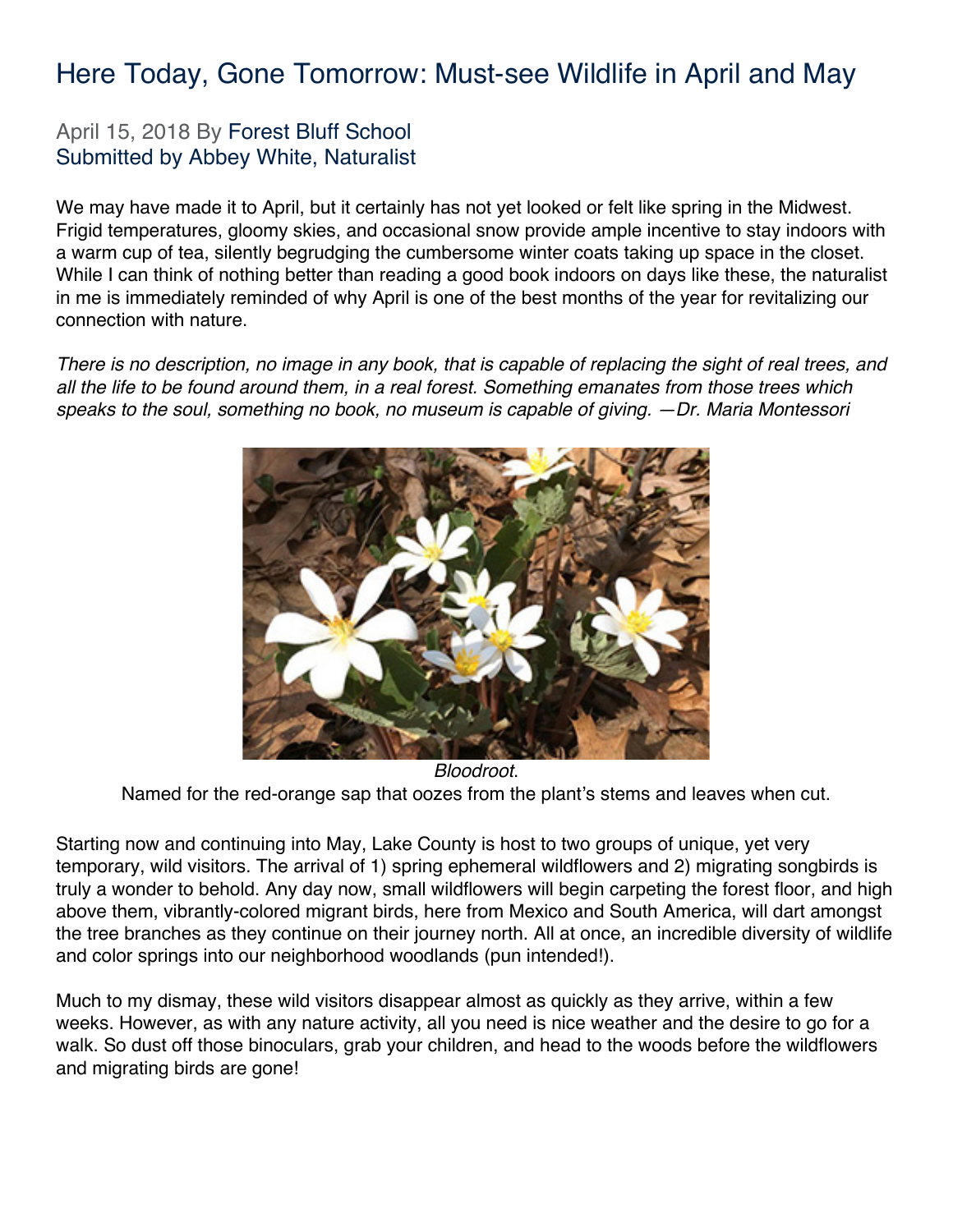### Whimsical Wildflowers

Walking into a forest, our natural inclination is to look eye level and above at the trees towering over us. However, in the same way that Maria Montessori championed the child's development as a holistic endeavor (intellectually, emotionally, socially), we miss a large portion of the picture if we ianore the forest floor.



*Dutchman's Breeches*. Flowers resemble upside down pantaloons.

Amid the decaying leaf litter found there, highly specialized, fast-growing plants—collectively called spring ephemerals—make a grand entrance. In the brief window of time between the final snowmelt and before the trees produce a full canopy of leaves, ephemeral wildflowers take advantage of the sunlight hitting the forest floor. Seasoned opportunists, these wildflowers race to complete their entire life cycle before the tree leaves completely shade them out at the end of May.

Two of my favorite spring ephemerals are Bloodroot and Dutchman's Breeches (pictured), both of which have unusual characteristics. Standing only 6 inches tall, these two plants bloom for a grand total of two weeks! If timed correctly in mid-to-late April, a walk through the forest will reward you and your children with a beautiful display of white flowers from these plants—a welcome contrast to the brown forest floor and a bold declaration of the start of spring.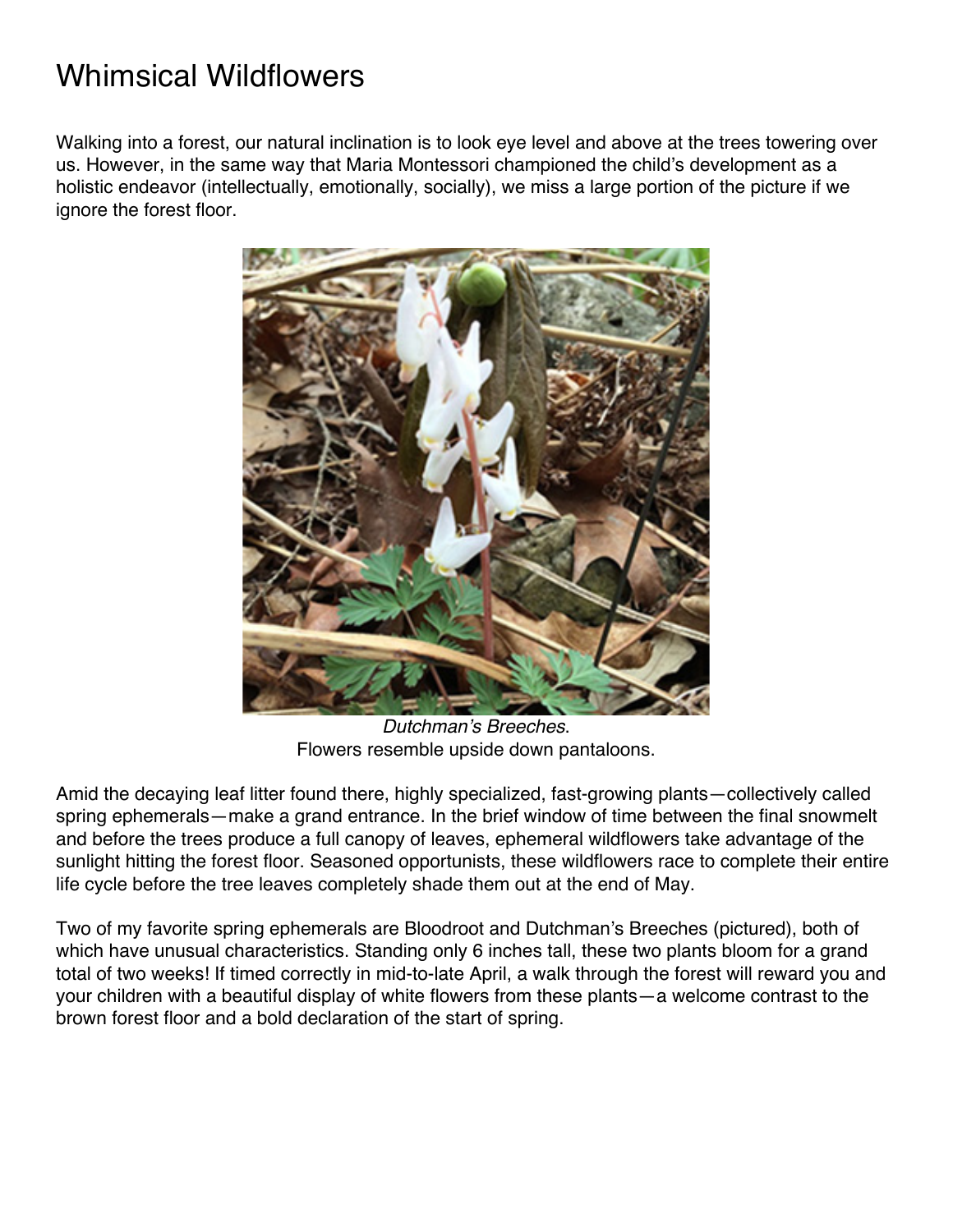# Magical Migration



*Scarlet Tanager*. Photo courtesy of the National Audubon Society.

In a similarly rapid fashion, millions of birds travel north from Mexico and South America, through the United States, and on to Canada each year. For most areas of the United States, including Lake County, these migrants are only passing through for a few short weeks in April and May. Hundreds of neotropical songbirds, in particular, provide a magnificent display of reds, oranges, yellows, and blues. How many can you and your children spot?! The transcontinental voyages made by these birds each year are excellent examples of the interconnectedness of living organisms on Earth, a principal tenet of Montessori's Cosmic Education. Sharing this knowledge and experience with your child would further reiterate the importance of a global perspective and encourage appreciation for a larger community of humans, plants, and animals.

Some of the birds you can expect to see on your outings are the Eastern Phoebe, White-crowned Sparrow, Cerulean Warbler, Scarlet Tanager (pictured), Indigo Bunting, Yellow-rumped Warbler, American Redstart, Magnolia Warbler, Baltimore Oriole, and Blackburnian Warbler (pictured), but this is certainly not an exhaustive list! Lucky for us, there are several natural areas in Lake County perfect for bird watching. I would recommend any of the Open Lands preserves, as well as Middlefork Savanna and Illinois Beach State Park to start, but don't stop there! See where your exploration takes you...



*Blackburnian Warbler*. Photo courtesy of the National Audubon Society.